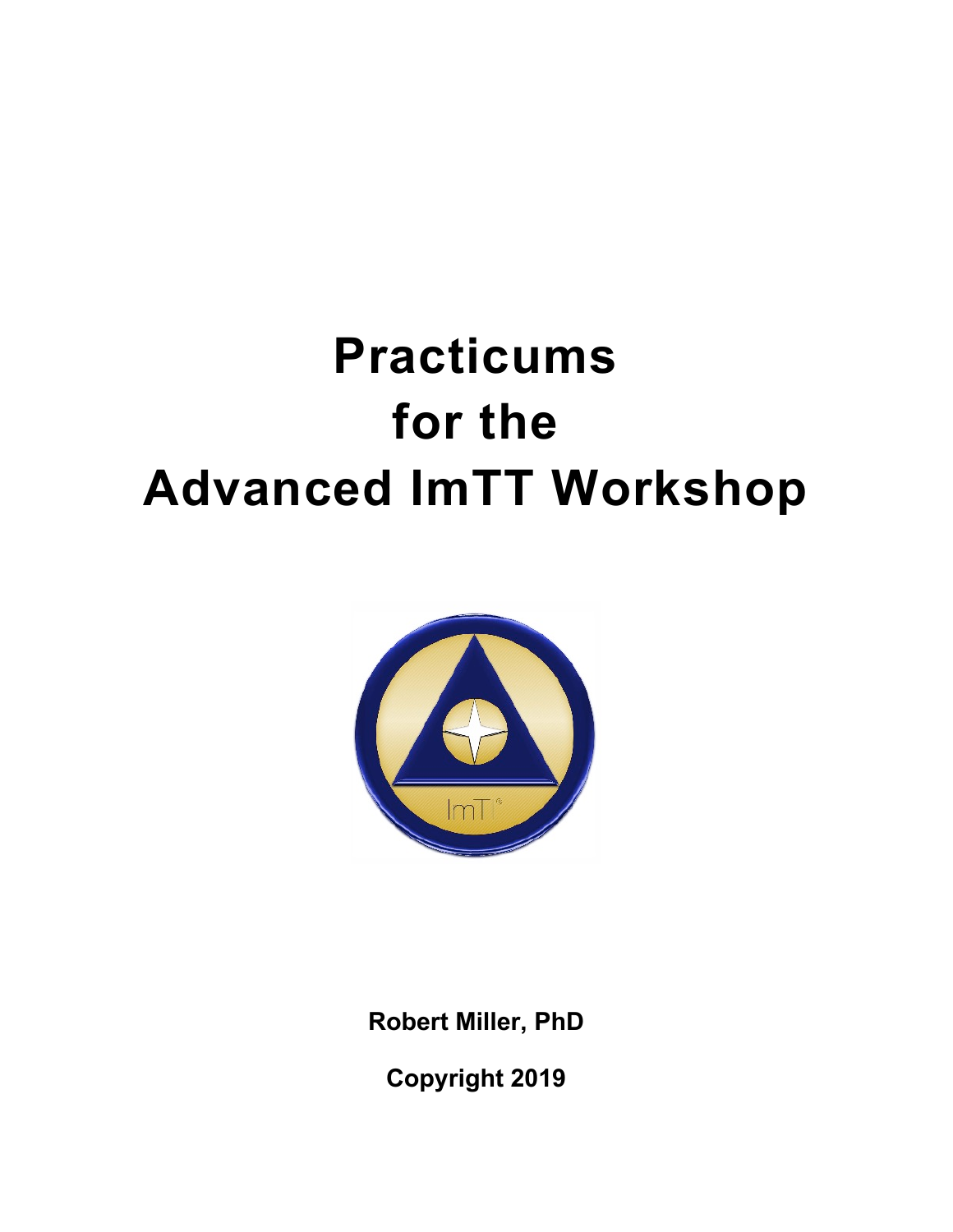#### **1. Frozen**

- 1. Imagine that you have to do something that you know that you cannot do. It could be climbing a mountain, swimming a mile across the ocean to an island, walking a ledge with a 100-foot drop.
- 2. What would be your behavior and feelings if someone told you that you had to do it?

3. In what areas of your life have you behaved or felt that way?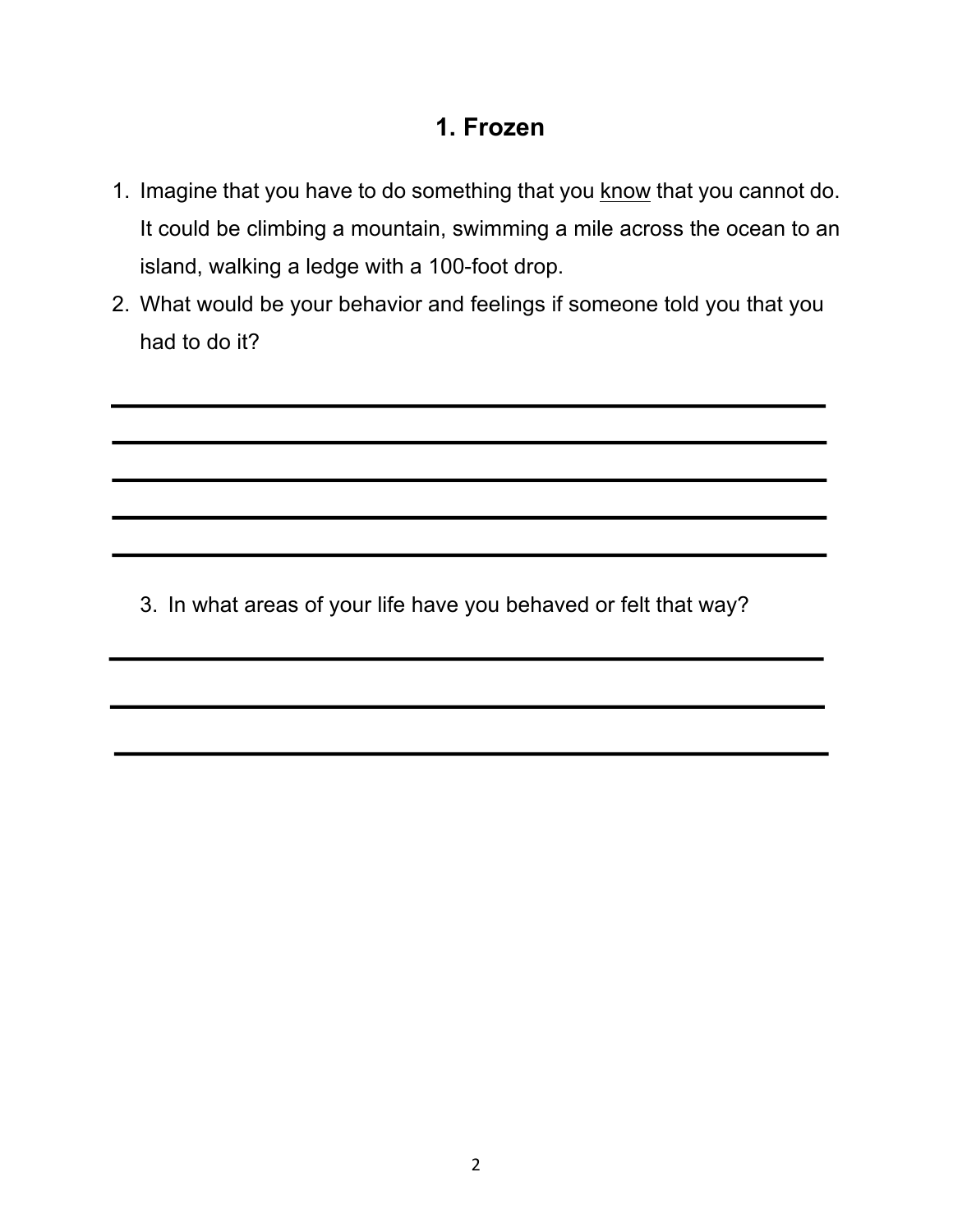- 4. The frozen feeling is a likely cause of that behavior when the behavior is something that you actually could do but you act as if it were something you couldn't do.
- 5. Do the Frozen Protocol linked with that behavior or feeling.
- 6. Use a past event if you cannot identify a frozen EF linked to current behavior.
- 7. After releasing the frozen feeling, how has your attitude change or not changed toward that behavior?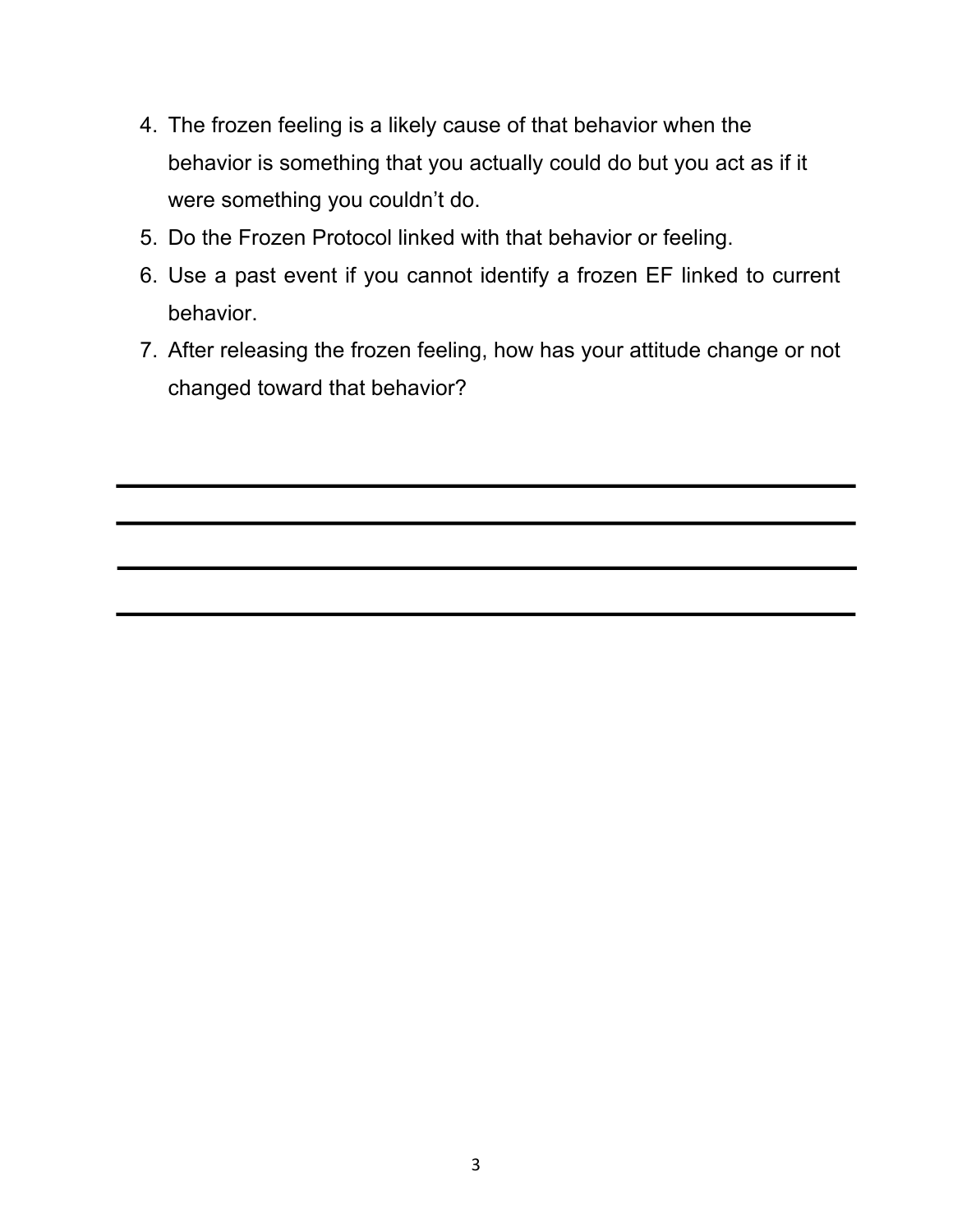## **2. Action EF Practicum**

Embedded Feelings are either Feeling EFs or Action EFs.

Action EFs include feelings such as:

- 1. Feeling of running away (escaping)
- 2. Wanting to please others
- 3. Wanting to belong
- 4. Wanting to impress others
- 5. Wanting to be like someone else
- 6. Oppositionalness
- 7. The feeling of "begging mother to not leave me alone."

Identify an Action EF in in your life and release it. How do you feel afterwards?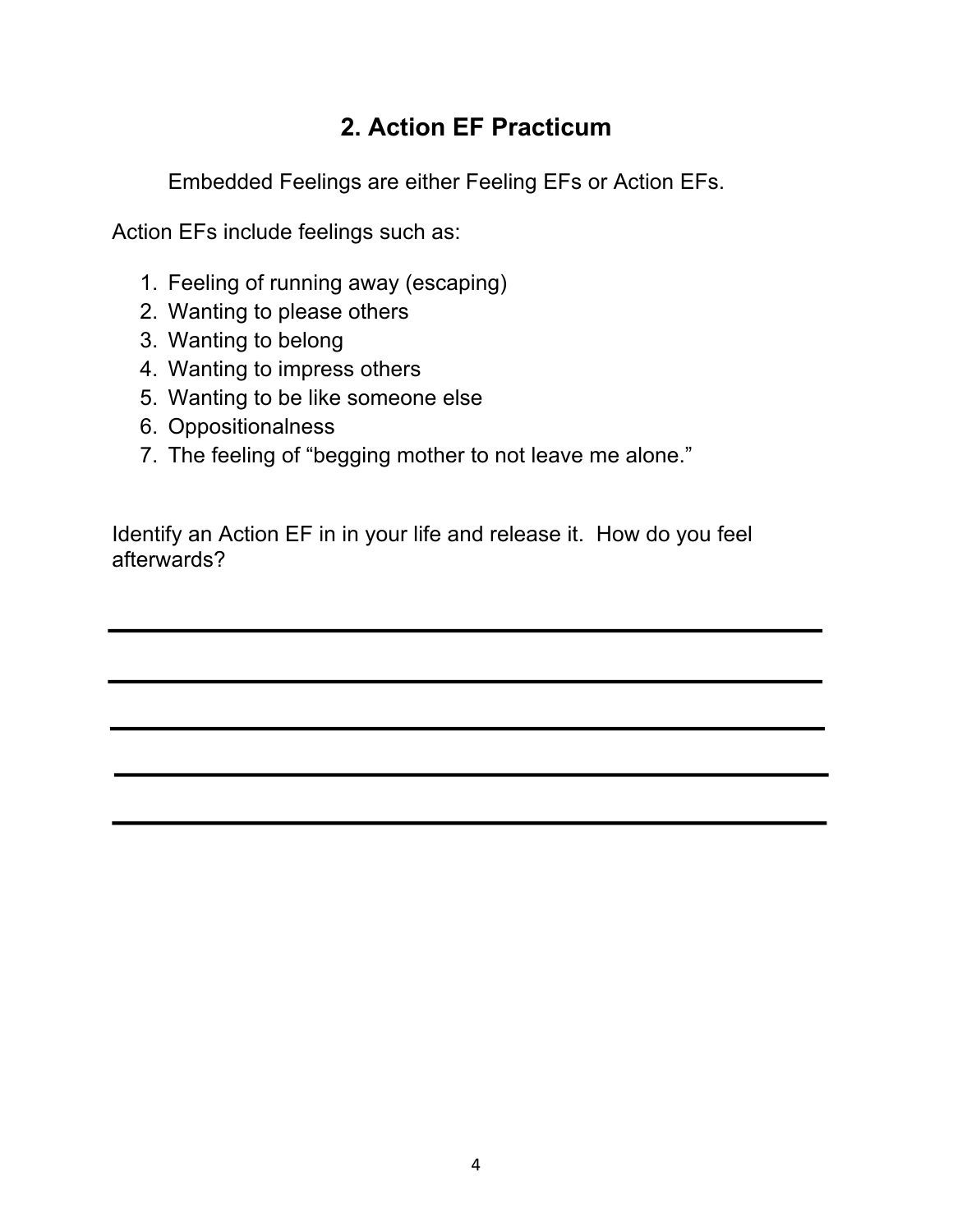## **3. Morphing Technique Practicum**

The purpose of the Morphing Technique (MT) is to uncover an underlying feeling or image that may either be blocking the deconstruction of the image or to identify feelings linked with that image. The MT is useful for working with dreams as well as memories that the person is numb to.

#### **Morphing Technique Instruction:**

Allow your mind to change that image (dream, memory) into anything it wants to. Don't try to make it change; just allow your mind to change that image to anything it wants to.

#### **Practicum:**

Choose a memory that you don't seem to have a lot of feeling towards but rationally you should have some feelings. Do the MT on that memory. You can use a culturally acquired image also.

What is the memory or image?

What did it change to and how would you process it?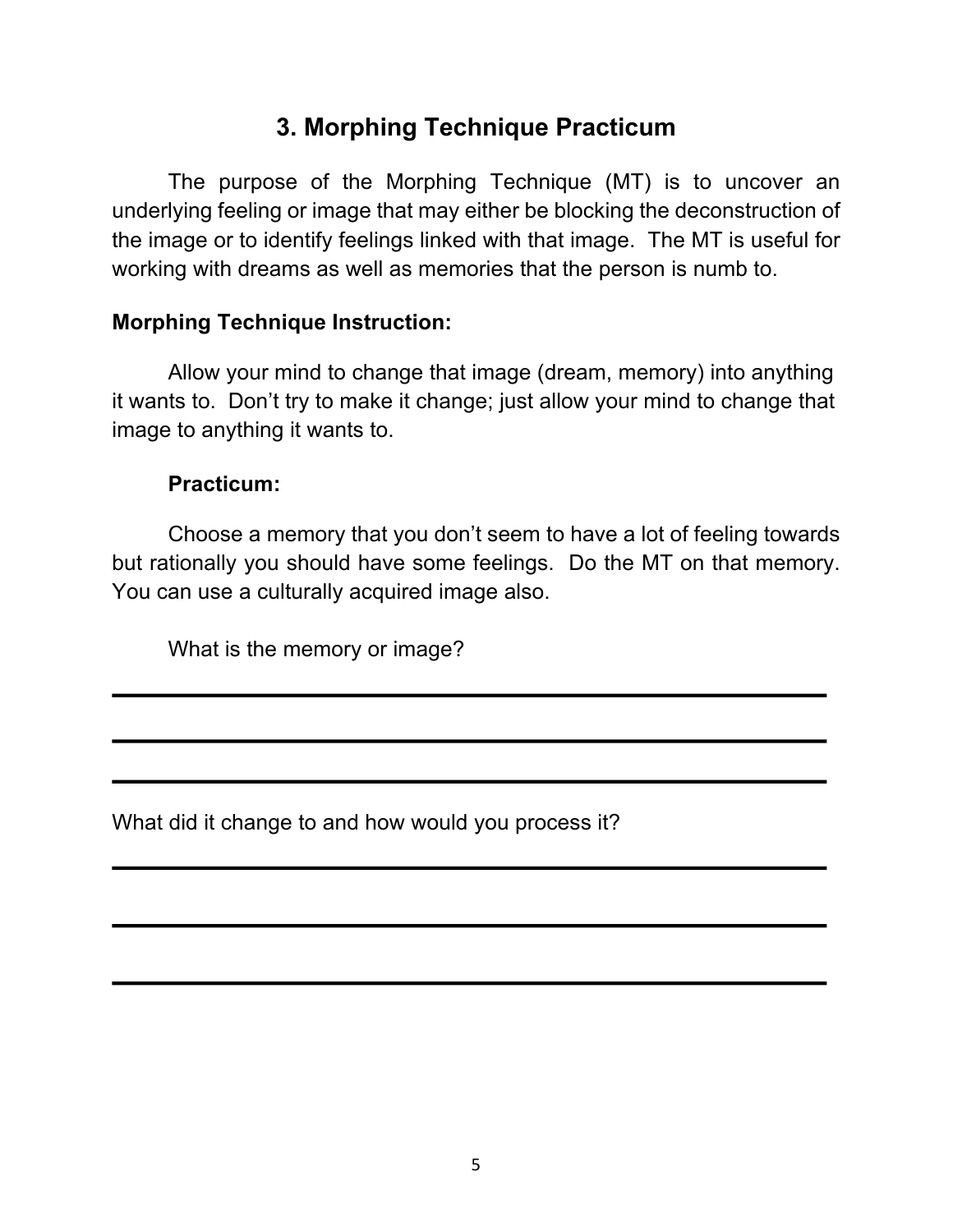## **4. Overwhelm and Procrastination Practicum**

- 1. Choose a time or events that have made you feel overwhelmed or activities that you procrastinate about.
- 2. Release the Freeze Feeling or Anticipated Image creating the feeling or behavior

#### **Practicum**

- **Ex** Overwhelm question: When you think of the things you have to do, can you notice yourself freezing up?
- v **Procrastination Question:** when you think of doing (fill in the blank) do you feel yourself freeze?

**Write your response:**

Release the freeze feeling underlying the behavior. If no Freeze Feeling is identified, release the Anticipated Image.

When you think of that behavior after the release, what is your feeling toward that behavior.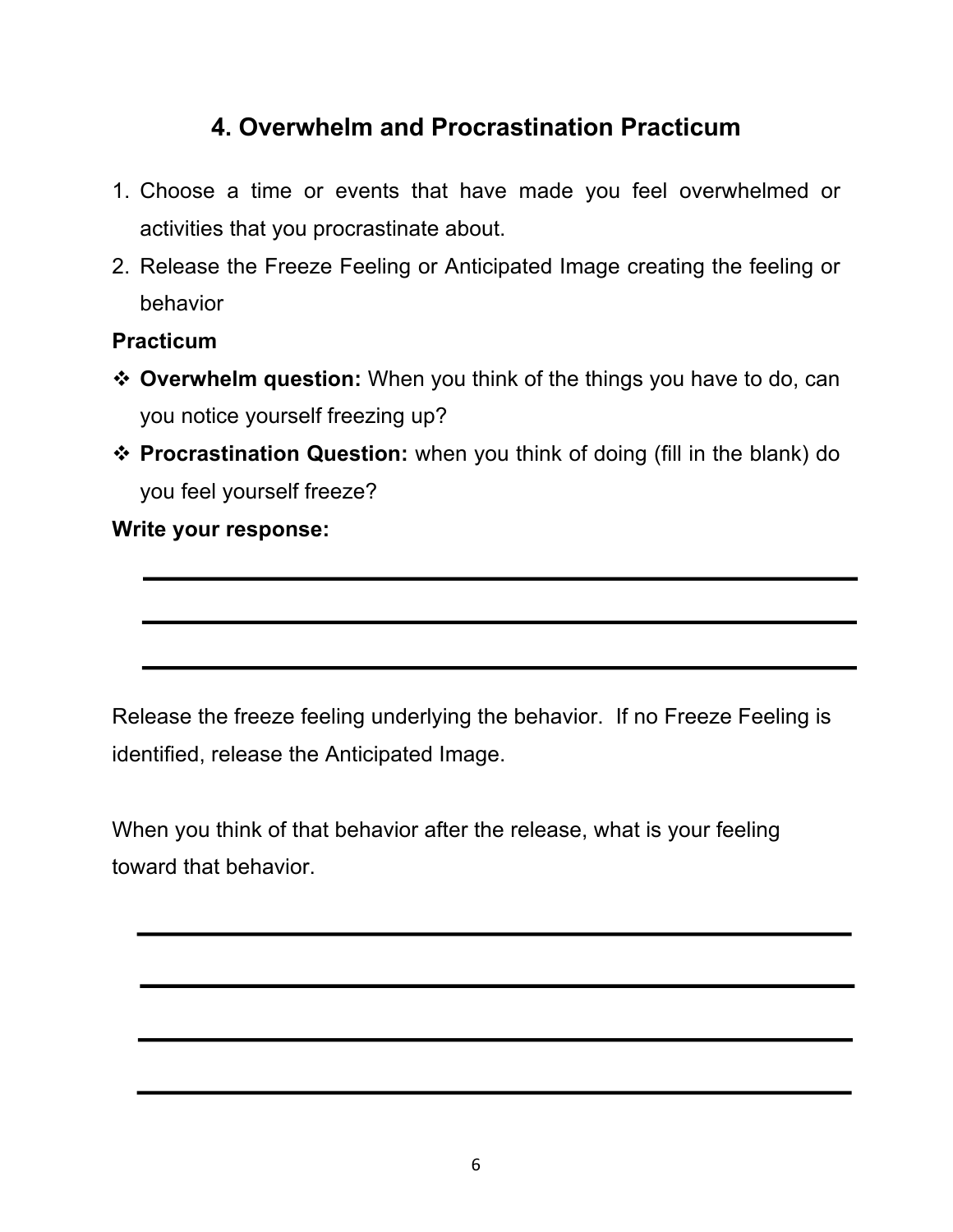## **5. Displacement Practicum**

Charlie likes to watch snuff feels. What are the likely dynamics?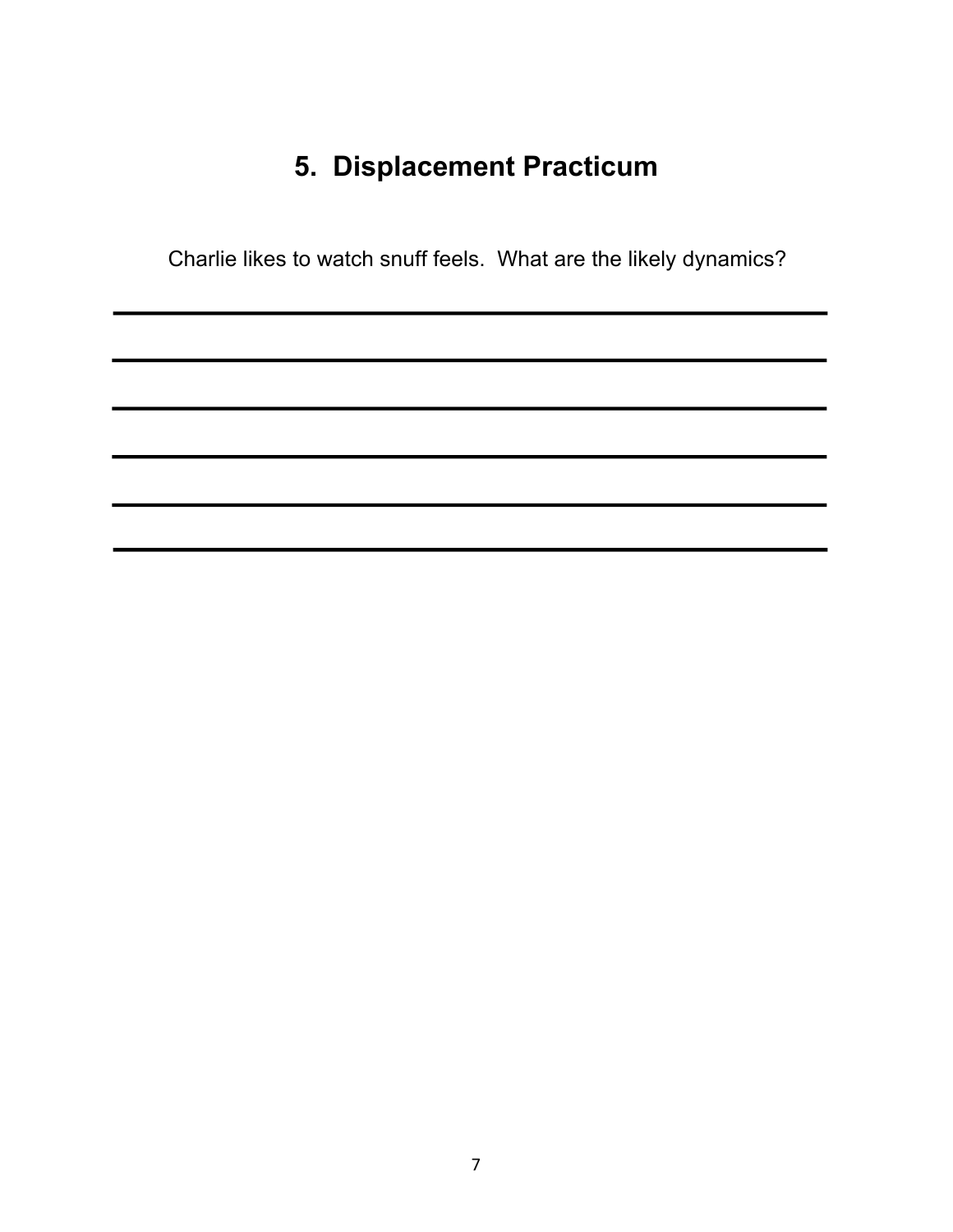### **6. Win/Lose and Status Practicum**

Release the images of how people "should" be or what a high-status person is (white, male) or what a low status person is (just about anything else). Identify the status image to be released

Identify any change in attitude or feeling after the image was released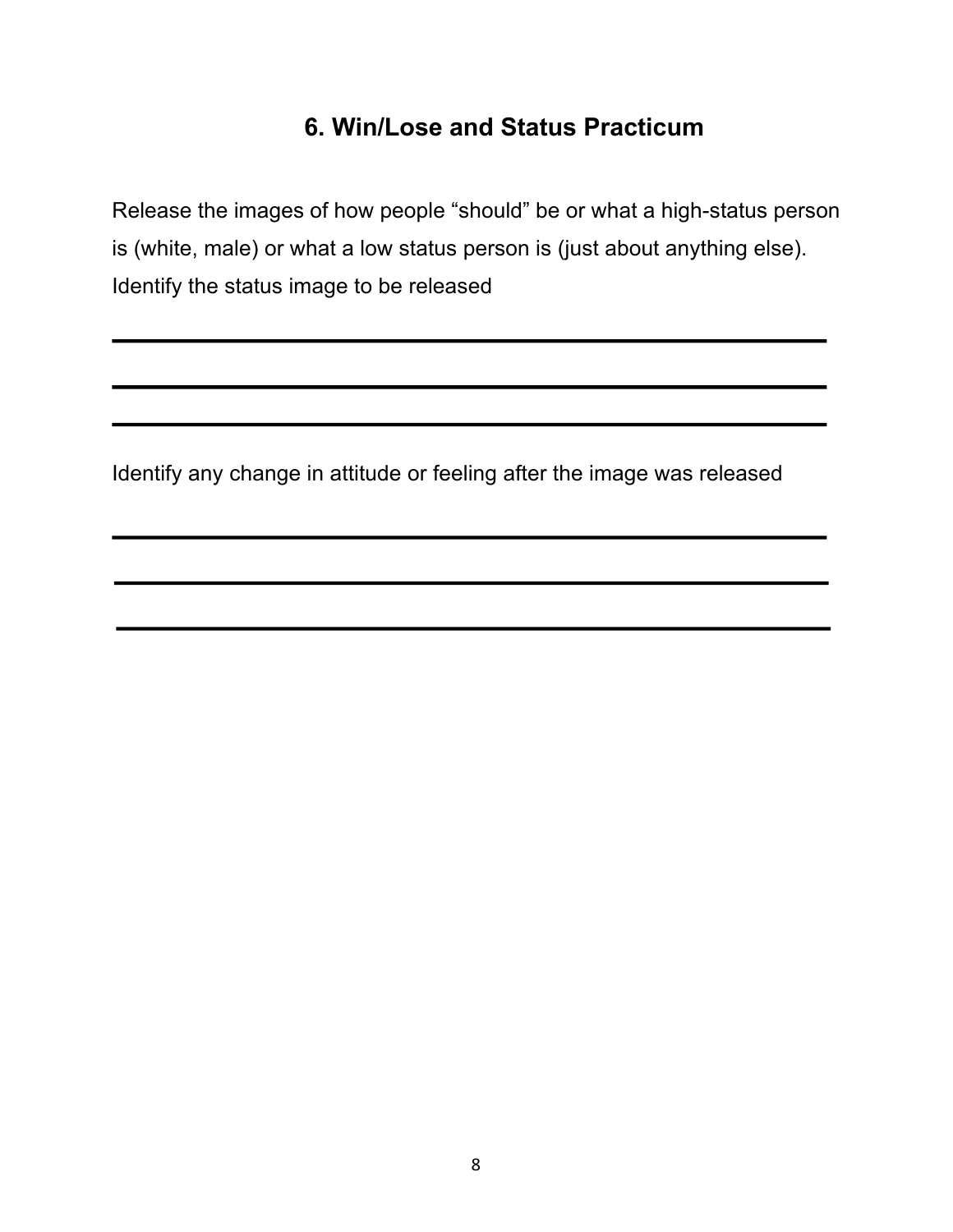## **7. Black Tar Practicum**

- $\cdot$  "Black tar" is the energetic equivalent of toxic sludge.
- v Because black tar is so sticky and hard to release, release the black tar directly out the skin or wherever the person can release it.
- $\cdot \cdot$  If the person has difficulty releasing it, have them visualize some form of solvent to dissolve it or vibrating sound to remove it.
- $\cdot$  If these visualizations don't work, suggest that they devise their own method for releasing the black tar.

#### **Practicum**

Instruction: Scan your body for any kind of thick substance no matter what the color.

Describe how it feels after releasing the black tar energy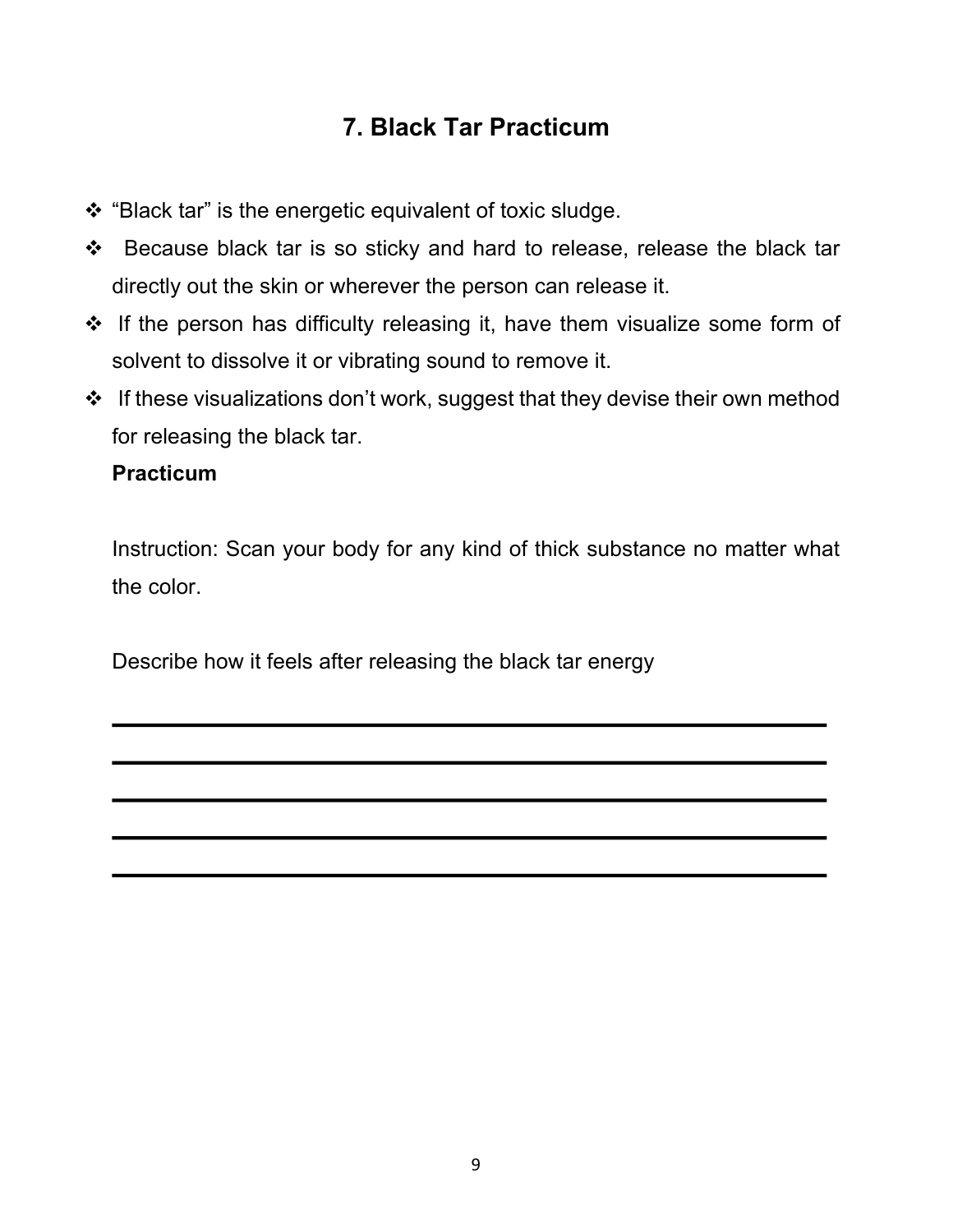## **Image/Feeling Protocol**

The Image/Feeling Protocol (IFP) is used when the image is not energized by an embedded feeling (EF) such as pain, terror, guilt, or shame. These types of images include Feeling-State images, anticipatory images, and cultural images. In all of these images, the feelings are embedded in the image itself not in a separate EF. This means that an EF does not need to be released using the P/TRP pattern prior to deconstructing the image.

#### **Discussion of images that can be deconstructed with the IFP.**

**Anticipatory images:** Anticipatory images are images that are created by a person in anticipation of what might happen. On the other hand, images created as a result of trauma, are created as a result of an event that did happen. This means that anticipated images are not created as a result of all the same reactions that trauma-created images are created. For example, shock and freeze reactions are psycho-physiological reactions that occur during an actual traumatic event. Since shock and freeze reactions are not present when an event is anticipated but has not occurred, these feelings, as well as others, are not embedded in the body. Rather, any feelings in an anticipated event image are feeling that have been projected into the image itself. Since feelings in an anticipated event are embedded in the image and not the body, the feelings should be drained from the image itself.

**Feeling-State Images:** Feeling-State images are images resulting from a positive event. The intensity of the positive event creates a fixation between the behavior and the feeling. This means that the positive feeling is part of the image itself. There is no separate EF apart from the image. The IFP, then, can be used to deconstruct the image with the use of the P/TRP.

**Cultural Images:** Cultural images are images of values promoted by the culture. For example, the images what it means to be a man or a woman are cultural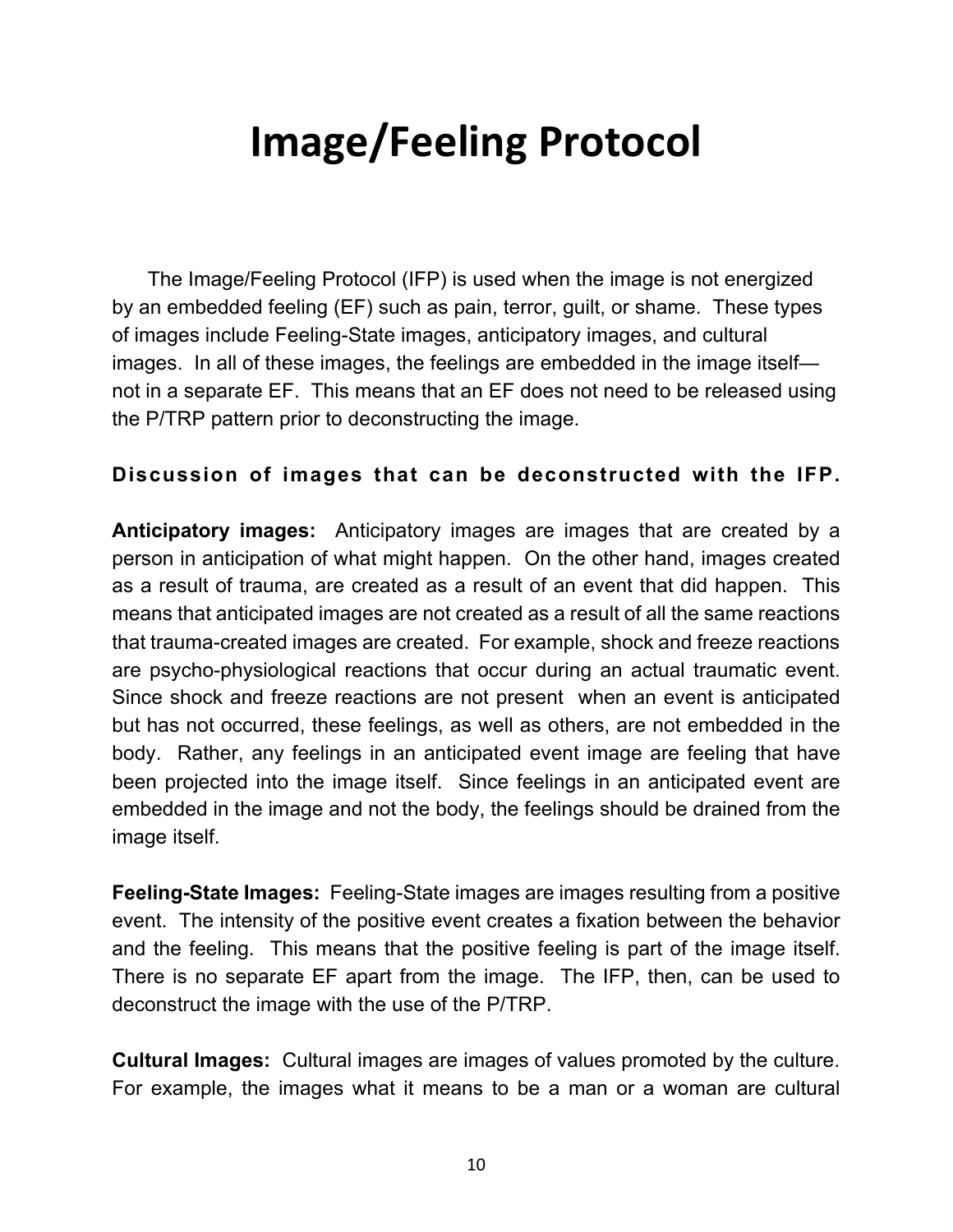images. The images are accepted by the person and energized by the person's belief in the image. Often the feelings in cultural images are less intense and more subtle than in images resulting from intense events either positive or negative. For example, the image of being a man may have the feeling of pride embedded in the image. Because the feeling is embedded in the image, the IFP can be used to deconstruct it.

**Feelings that are reactions to the image:** Distinguishing between a feeling that is embedded in the image and a feeling that is a reaction to the image is important. For example, a woman may have a cultural image that woman should submit to a man. Her likely reaction of anger or disgust is a reaction to the image not a feeling embedded in the image. Once the image has been deconstructed, the reaction to the image will also be gone.

This distinction can usually be easily made by first noticing that the feeling the person is identifying is not congruent with the image. Also, the person will usually be able to distinguish between the two possibilities when asked if their feeling is embedded in the image or a reaction to the image.

## **Overview of the lmage/Feeling Protocol**

1. If the image was created as a result of a prior event, process that event-image first..

- 2. Identify the Image.
- 3. Identify the feeling that is embedded in the image.
- 4. Identify the color of the feeling embedded in the Image.
- 5. Drain the color out of the image.
- 6. Deconstruct the image
- 7. Re-image the image.
- 8. Repeat steps 2 6 until the image cannot be re-image.
- 9. Release the pixel-particles of the image from the body as usually performed in the Image De-Construction Protocol.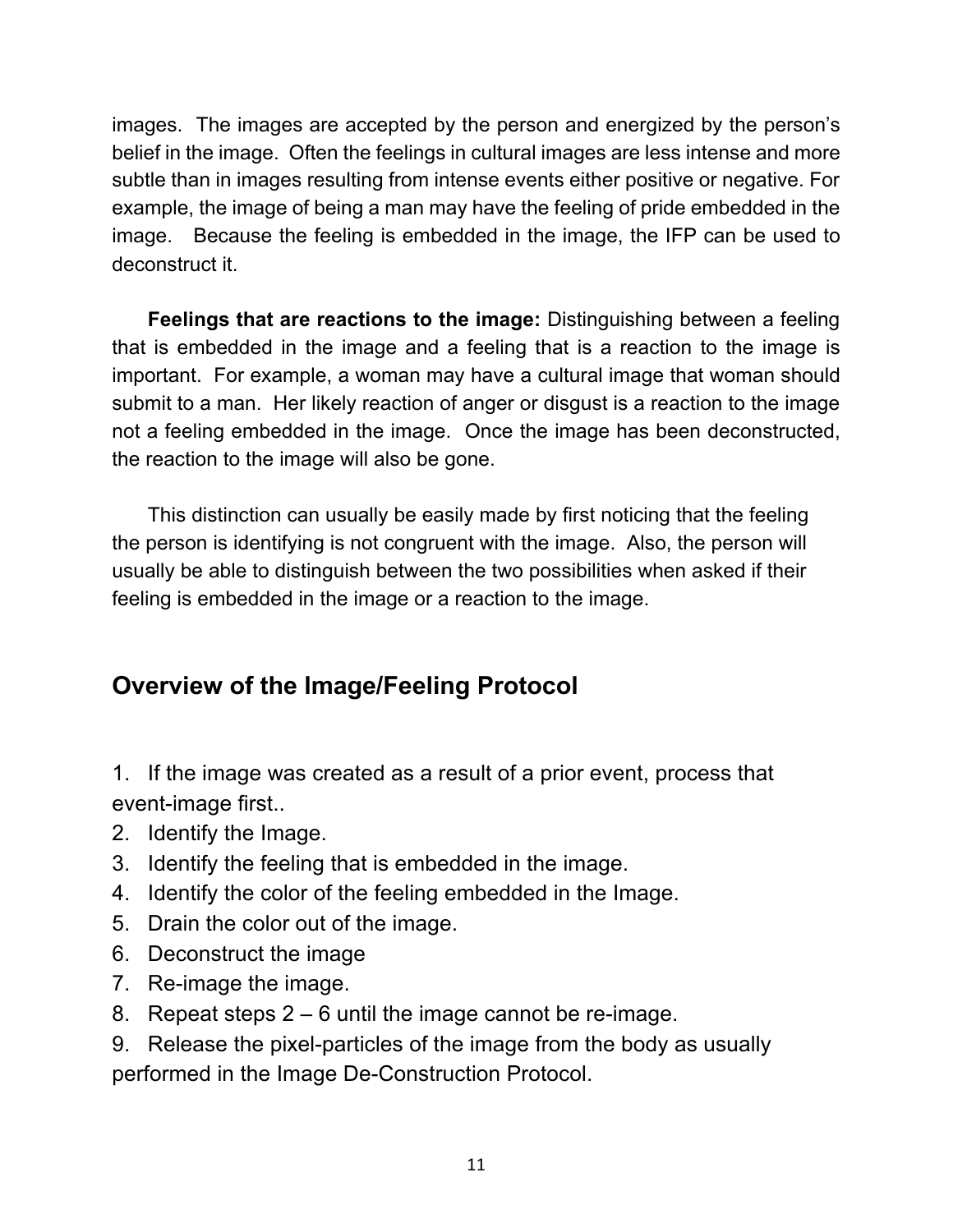#### **Script for releasing an Image/Feeling**

*We have processed the memory of the event. However, one of the things that we do is to imagine what will happen. So we imagine something happening in the future like what has happened in the past. When we imagine something like this, we are actually creating a new image. So that even though we have processed the image of what actually happened, we also have to process the image your imagination created. Does that make sense to you?*

- *1. Okay, so what do you think or feel is going to happen? [Client describes the anticipated image]*
- *2. What is the feeling that is embedded in that image?*
- *3. What color is the feeling? (client identifies the color.)*
- *4. Now I want you to imagine that the [name that color] is dripping [or flowing, whatever word might best describe that process for that client] out of the image and falling to the floor and being absorbed into the earth. (Client indicates when this is completed.)*
- *5. Now visualize the image as being composed of tiny, tiny particles like pixels on a TV screen. [Client indicates when this is done.]*
- *6. Now we are going to deconstruct the image. You can deconstruct the image by dropping the particles to the ground, using a hammer to break up the image, washing the image away, or by using any other method that works for you. Pick a method you like and deconstruct the image. Tell me when you're finished.*

*[Client indicates when this is done.]*

- *7. Now re-image it again, and tell me how it looks. Is the image as vivid as it was, starting to blur, falling apart, or changing in some way? [Client describes the image.]*
- *8. [Continue with steps 2 -7 until the image cannot be re-created.]*
- *9. [Once either the image cannot be re-created , release the pixel-particles of the image from the body. Allow about 3 breaths per part of the body, though more time can be given as needed.]*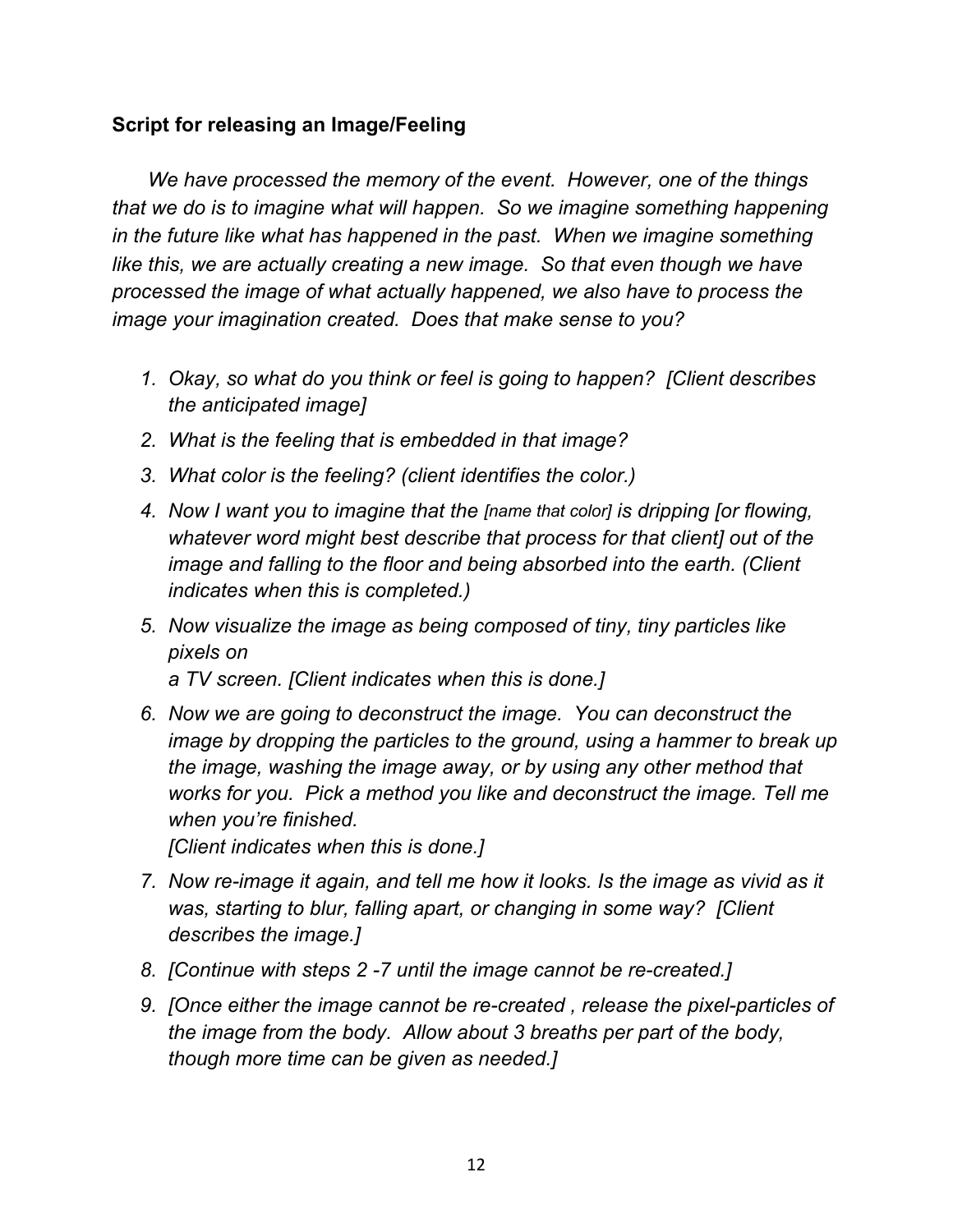- *10. Breathe into the center of your brain and release the tiny pixel-particles out the center of your forehead.*
- *11. Breathe into the center of your brain and release the tiny pixel-particles out your eyes.*
- *12. Breathe into your chest and release the tiny pixel-particles down your arms and out the palms of your open hands.*
- *13. See your spine as being composed of guitar strings that go from the bottom of your spine to the top of your head. Breathe into the guitar strings; and as you breathe out, release the tension on the guitar strings and see the tiny pixel-particles radiate out in all directions as you release the tension on the lower guitar strings.*
- *14. See the tiny pixel-particles radiate out in all directions as you release the tension on the middle guitar strings.*
- *15. See the tiny pixel-particles radiate out in all directions as you release the tension on the upper guitar strings.*
- *16. Breathe into your abdomen and release the tiny pixel-particles out your navel area.*
- *17. Breathe into your abdomen and release the tiny pixel-particles down your legs and out the bottoms of your feet.*
- *18. See a spot 6 inches below your feet, between your feet…breathe into that spot…and see the tiny pixel-particles drain down your body, go through the spot, and be absorbed into the earth…see the tiny pixel-particles drain down your body, go through that spot, and be absorbed…absorbed…absorbed into the earth.*
- *19. Place your feet flat against the floor. See a six-inch sphere 18 inches beneath your feet. Breathe into the sphere…breathe into the sphere and see the tiny pixel-particles release from the sphere…see the tiny, tiny pixelparticles releasing from the sphere.*
- *20. Breathe into your diaphragm...breathe into your diaphragm and release the tiny, tiny pixel-particles out your diaphragm...releasing the tiny pixel-particles out of your diaphragm.*
- *21. Breathe into your heart...breathe into your heart and release the tiny pixelparticles out your heart...releasing the tiny pixel-particles out of your heart.*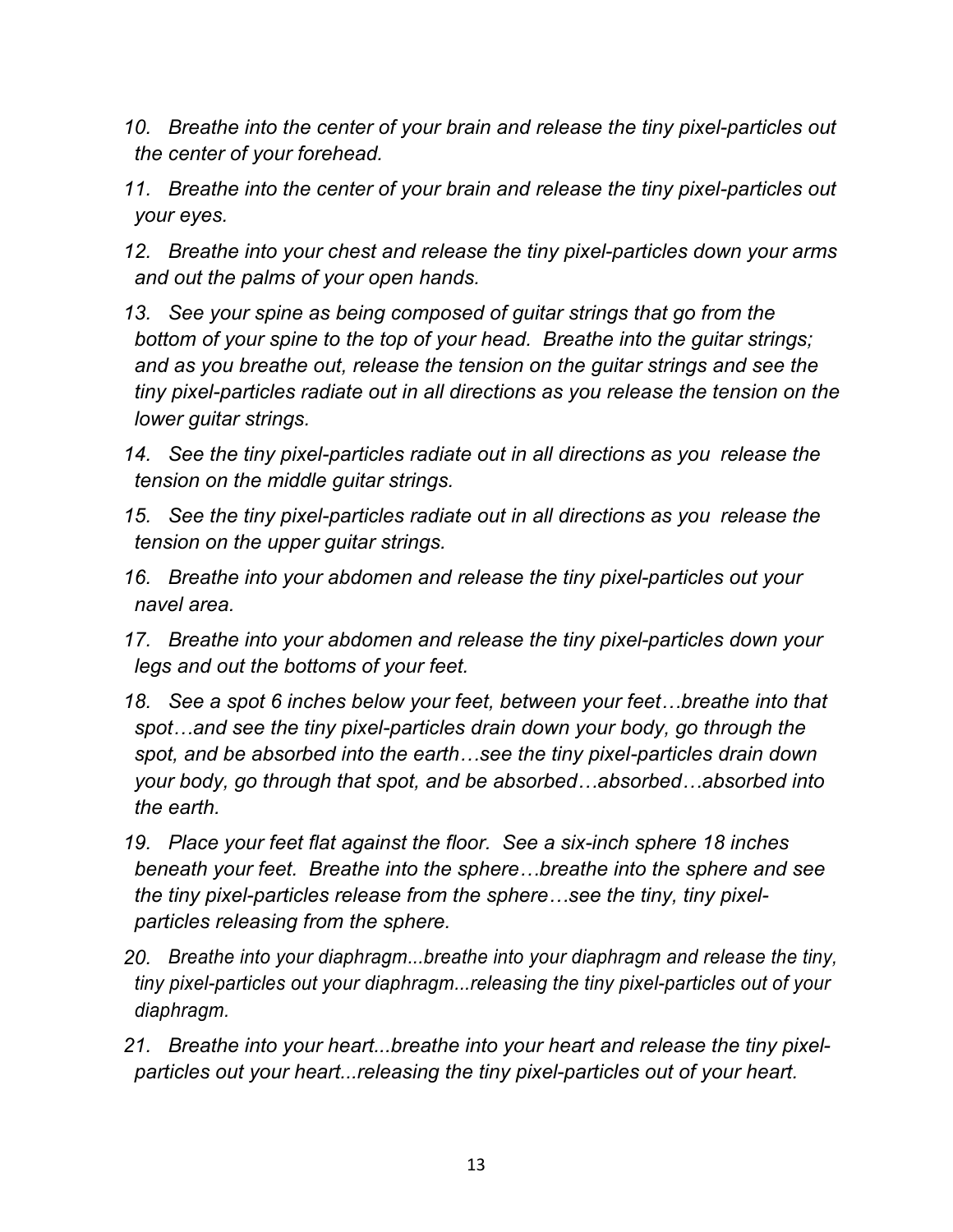- *22. Breathe into the depths of your heart…breathe into the deep, deep depths of your heart, and release the tiny, tiny pixel-particles from the deep depths of your heart...releasing the tiny pixel-particles from the deep depths of your heart*
- *23. Breathe into your throat…breathe into your throat and release the tiny pixel-particles out your throat…releasing the tiny pixel-particles out of your throat.*
- *24. Breathe into your voice…breathe into the depths of your voice and release the tiny pixel-particles from your voice…releasing the tiny pixel-particles from the deep depths of your voice.*
- *25. Breathe into the right side of your brain...breathe into the right side of your brain and release the tiny, tiny pixel-particles out the right side of your brain...releasing the tiny pixel-particles out the right side of your brain.*
- *26. Breathe into the left side of your brain...breathe into the left side of your brain and release the tiny, tiny pixel-particles out the left side of your brain...releasing the tiny pixel-particles out the left side of your brain.*
- *27. Breathe into the front of your brain...breathe into the front of your brain and release the tiny, tiny pixel-particles out the front of your brain...releasing the tiny pixel-particles out the front of your brain.*
- *28. Breathe into the back of your brain...breathe into the back of your brain and release the tiny, tiny pixel-particles out the back of your brain...releasing the tiny pixel-particles out the back of your brain.*
- *29. Breathe into the center of your brain…breathe into the center of your brain and see the tiny, tiny pixel-particles, releasing, radiating out in all directions from the center of your brain...see the tiny pixel-particles, releasing, radiating out in all directions from the center of your brain.*
- *30. Breathe into your mind…breathe into the deep depths of your mind and release the tiny pixel-particles from your mind…releasing the tiny pixelparticles from the deep depths of your mind.*
- *31. Breathe into the core of your self...breathe into what you think of as the core of your self and release the tiny pixel-particles from the core of your self…releasing the tiny pixel-particles from the core of your self.*
- *32. Imagine that you are about to yawn. Imagine that you are yawning a deep, wide yawn. As you yawn, see the tiny pixel-particles release from the core of*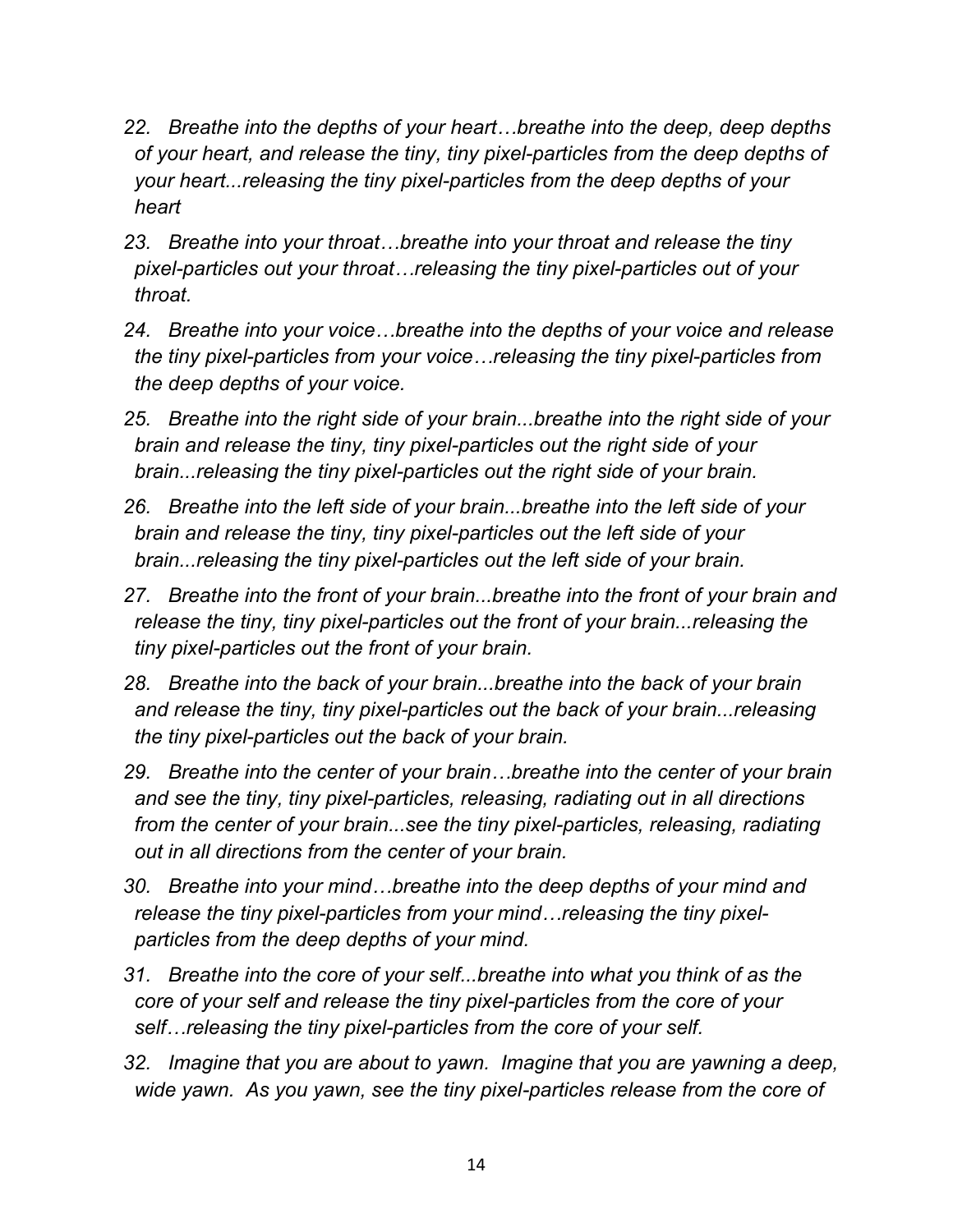*your self...as you feel the yawn throughout your whole body...as you feel the yawn throughout your whole body, see the tiny pixel-particles releasing from the core of your self.*

- *33. Scan your body to see if there are any particles remaining in your body. If there are, breathe into that part of your body and then breathe the tiny pixelparticles out the pores of your skin in that area.*
- *34. Let's re-evaluate the image. What is your reaction to the image now? [There should be some change in attitude toward the image even if some charge remains.]*
- 35. [If the reaction is intensely charged, re-evaluate the situation. There may be another feeling related to the image.]

When there are multiple feelings related to an image or a memory, the image may become less charged or altered in some way without being completely released after one complete processing with the IDP. This may not be noticed until the next session. Then repeat both the P/TRP and the IDP on the memory or image.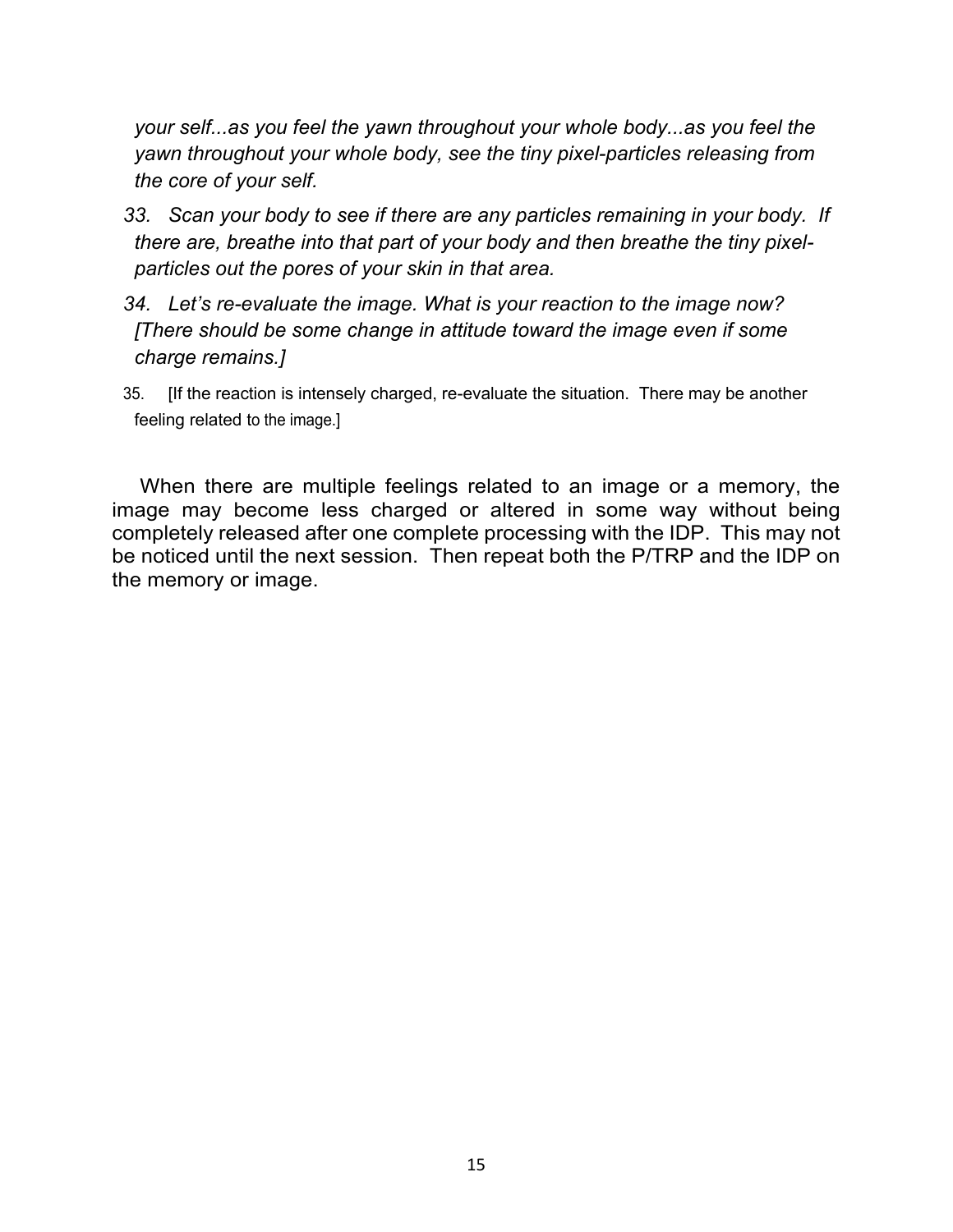## **Embedded Feelings Summary**

As described in many of the scripts such as shock, freeze, and emptiness, the feelings that a person experiences during an event can remain in the body long after the event is over. In addition, the intensity of these embedded-in-the-body feelings (Embedded Feelings, EFs) can be increased over time as the person continues to experience the EF. For example, the EF of depression can become more intense as the person experiences episodes of depression.

There are five categories of Embedded Feelings: Belief-Feelings, Emotion-Feelings, Physical-Response/Sensation Feelings, Action-Feelings, and Primary Psychological Reactions. All five categories of feelings can be released using the general script for releasing feelings/sensations. The primary reason for separating the feelings into different categories is to clarify the range of feelings that can be released with this protocol.

- 1. **The Primary Psychological Reactions (PPR)** such as pain, terror, and shock.
- 2. **Emotion-feelings** are feelings such as sadness, joy, anger, shame, and guilt.
- 3. **Physical-Response/Sensation-Feelings** are the physical responses that occur during some event. For example, a physical response-feeling can be the withdrawing inside or cringing of a person who was often physically abused. A sensation-feeling may be the feeling of icky or dirty resulting from sexual abuse.
- 4. **Action-Feelings** are EFs that generate an action to do something. Examples are wanting to please others, wanting to be like someone else, the feeling of running away, and feeling the need to be perfect.
- 5. **Feelings of Absence:** Feelings of Absence are separated out from the other forms of EFs because of their importance. Feelings of absence are created by the absence of appropriate interactions within relationships.
- 6. **Cognition-Feelings** are feelings that have a cognitive component. For example, the statement "I feel broken" is a belief-feeling.
- 7. **Feelings of Grumbling** are usually low intensity feelings of some form of dissatisfaction.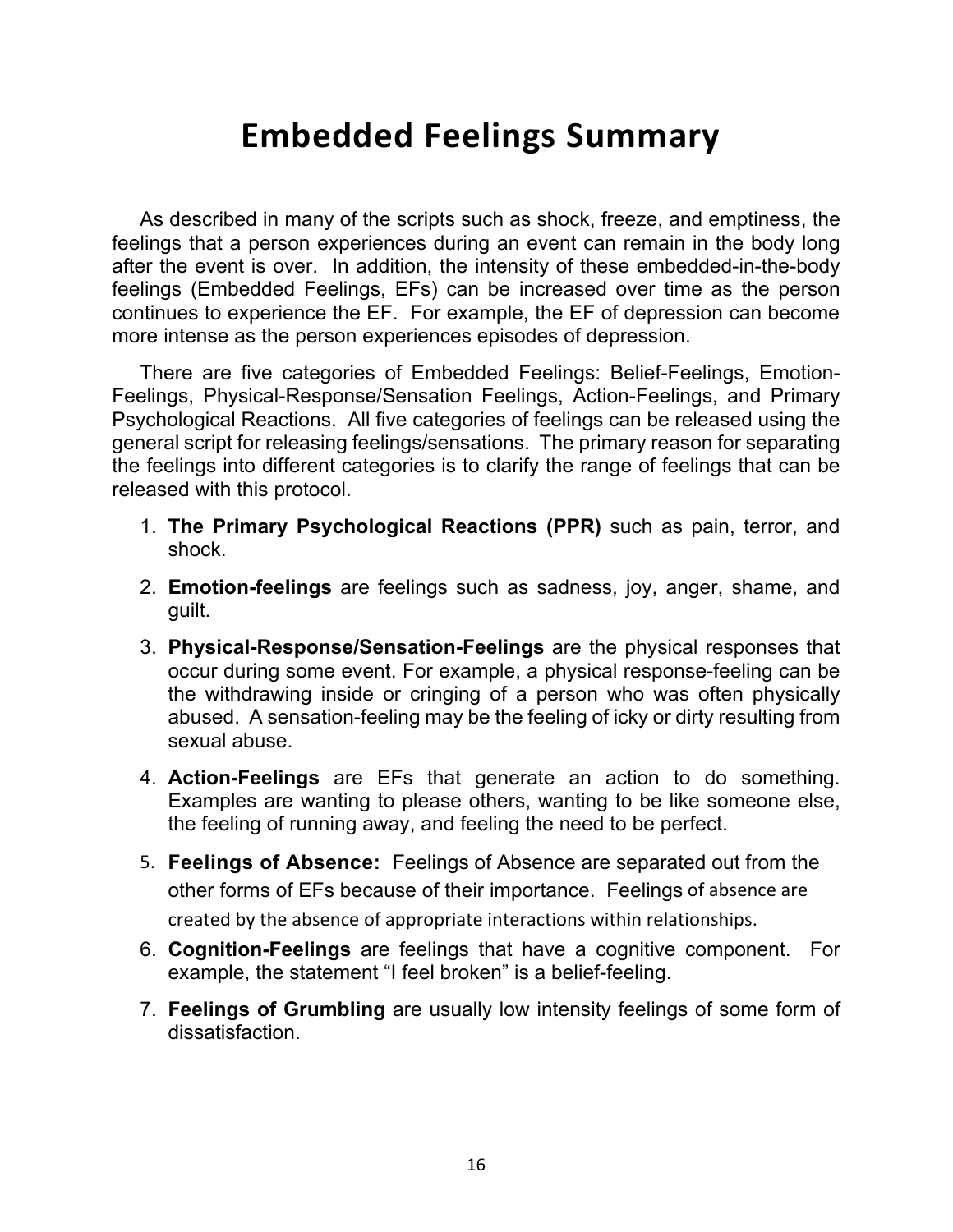Once the concept of Embedded Feelings is understood, the identification is easy. Any time a person states **"I feel...,"** this feeling can be released using this protocol. Examples: I **feel** trapped, I **feel** broken, I **feel** terrified, I **feel** icky. Other ways that people state EFs are with words such as "wanting" as in "wanting to please others" or "needing" such as in "needing to be perfect." However, the person states the feeling, the feeling can be released with this protocol.

Identifying the origin (the original memory) of the feeling is not necessary in order to release the feeling. An EF may be the result of many different events. If a specific memory surfaces during the release, complete the release if possible and then process the memory afterwards. Not needing to identify a specific originating memory in order to release the EF provides a very effective shortcut to changing a person's current psychological state and behavior.

The following words and phrases that people use to describe their feelings are just a few examples of the different types of feelings that can be released with this script. However, there are as many feelings as a person can say, "I feel…"

#### Examples:

unfair, destroyed, crushed, devastated, broken, like an 8-year-old, small, weak, alone, "I don't want to give it up" (whatever "it" is) trapped, like hiding, jealous, envy, longing, cringing, stomach dropping, hollow, boredom, loneliness, taunted, bullied, despondent, untethered, despair, needing to be perfect, wanting to please others, icky.